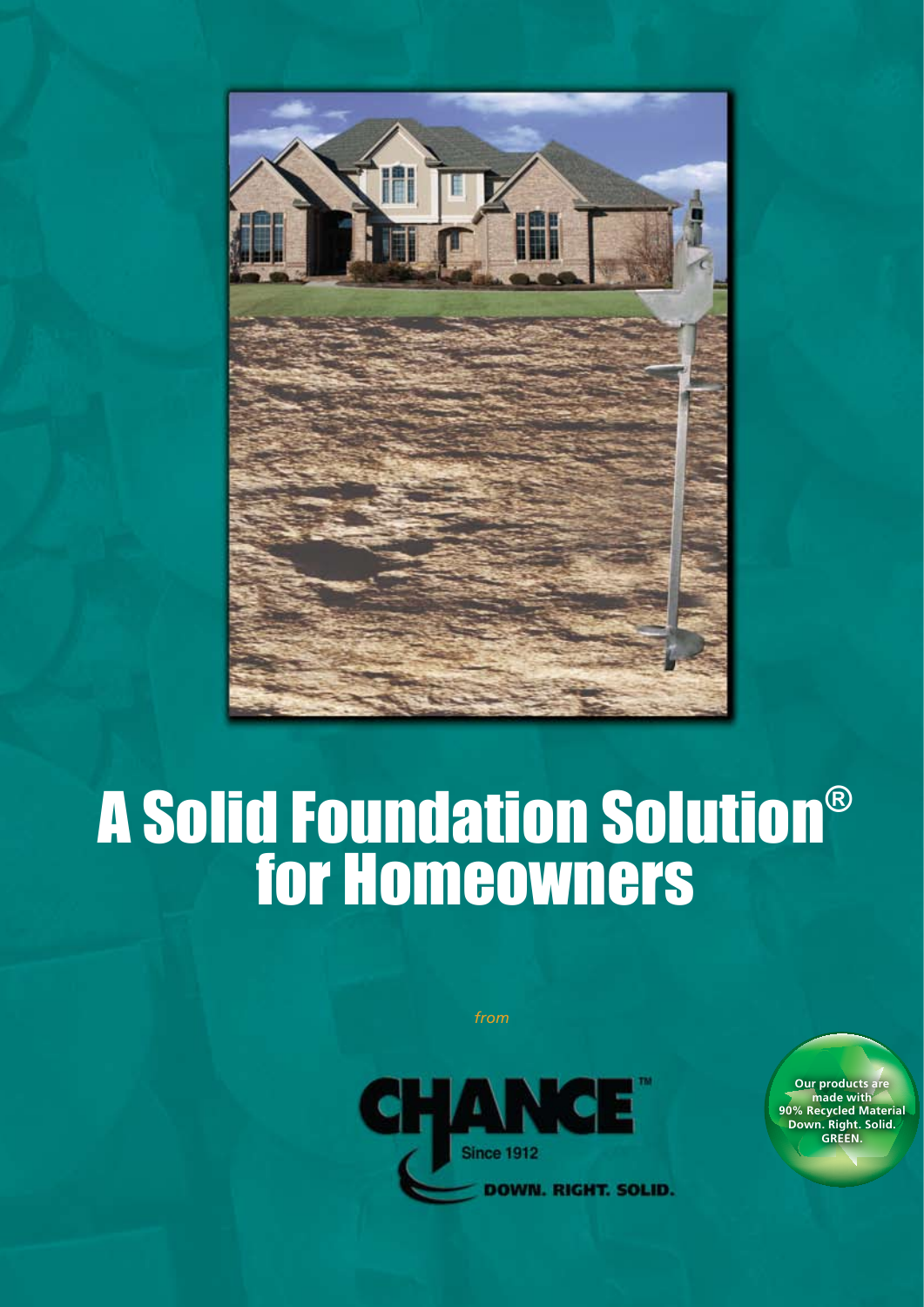# Stop the damaging effects of foundation settling

Sinking foundations, cracked and buckled walls and uneven floors are problems commonly faced annually by some quarter-million homeowners. Homes and other structures situated on unstable soils settle when their foundations are subjected to extreme moisture variations or lack proper drainage. A shifting foundation may result in structural damage to your home and a loss of your investment.



## **Indications of foundation settling problems include:**

- Foundation walls that are buckled or bowed
- Doors and windows that stick or don't open properly
- Cracks in foundation walls
- Cracks in exterior walls
- Cracks in interior walls and ceilings
- Sunken or buckled interior concrete floors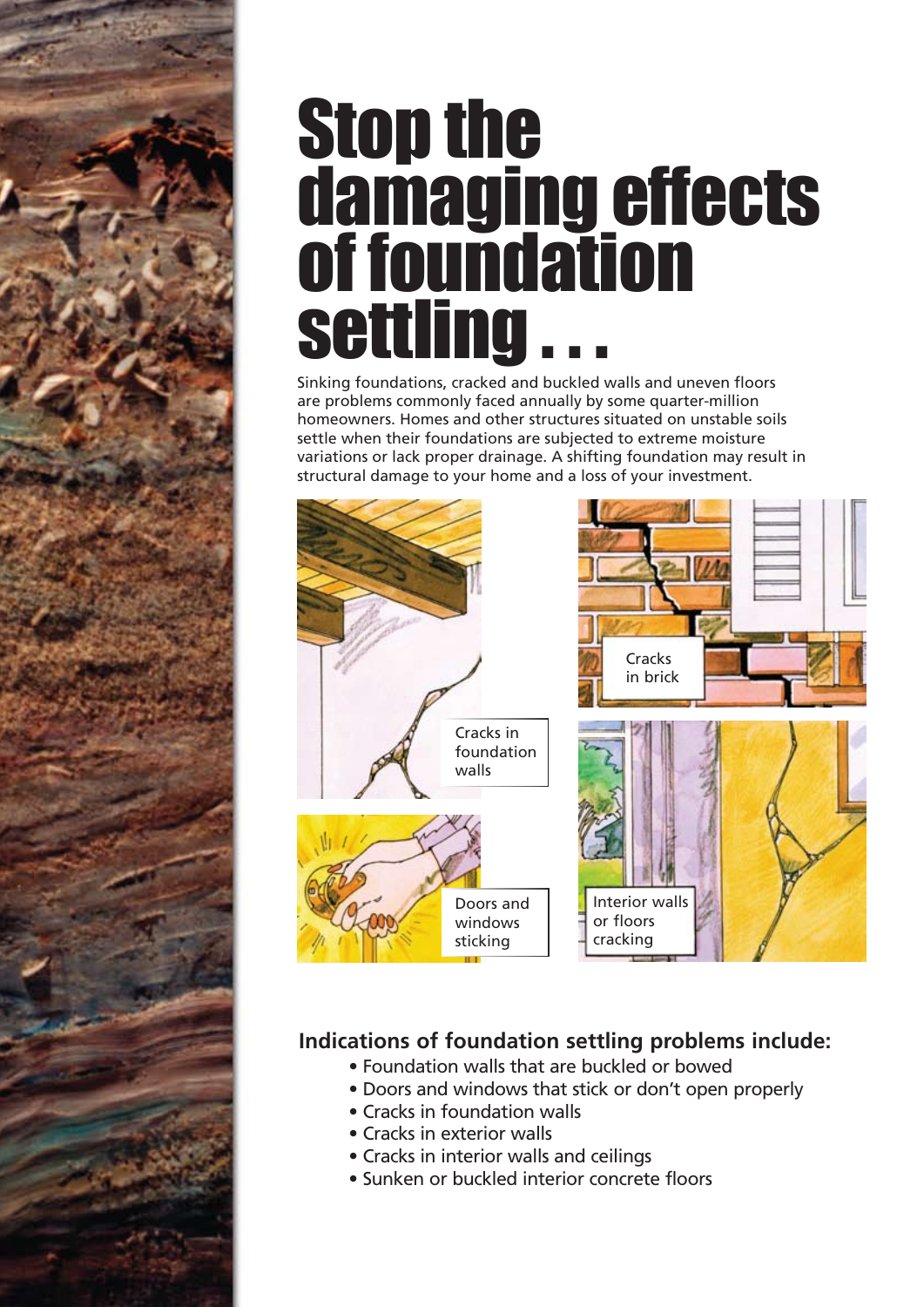The CHANCE® Helical Pile Foundation System offers a technically superior and cost-effective alternative to other remedial systems. Our system is backed by more than 80 years of structural engineering experience.

The concept is founded on the principle of turning a helical (screw) pile into stable subsoil strata until the torque applied indicates that the necessary load capacity has been achieved. Adjustable brackets are then attached to the base of your foundation walls, connecting the piles to the foundation. The

weight of your home is then transferred to the piles. In the process, the foundation, walls and floors are repositioned and retained from further movement.

> This innovative system contrasts with other more costly and time-consuming methods which require extensive excavation that can disturb site features such as walkways and landscaping.

> > Our system may be installed only by contractors we certify. The load-bearing steel shafts are screwed into the ground independent of the structure and their bearing or holding

capacity is verified via torque correlation as the system is installed.



# **... with the Chance®** Helical Pile Foundation System

**The proven and reliable system for correcting foundation problems**





### **System advantages:**

- A time-proven, versatile and technically sound system
- Lower cost  —  both for the system and its installation
- Faster installation than other methods
- Very limited excavation  —  site is minimally disturbed
- No heavy equipment required
- Installs in limited-access areas
- Used in new home construction to enhance foundation strength on sites with poor soil conditions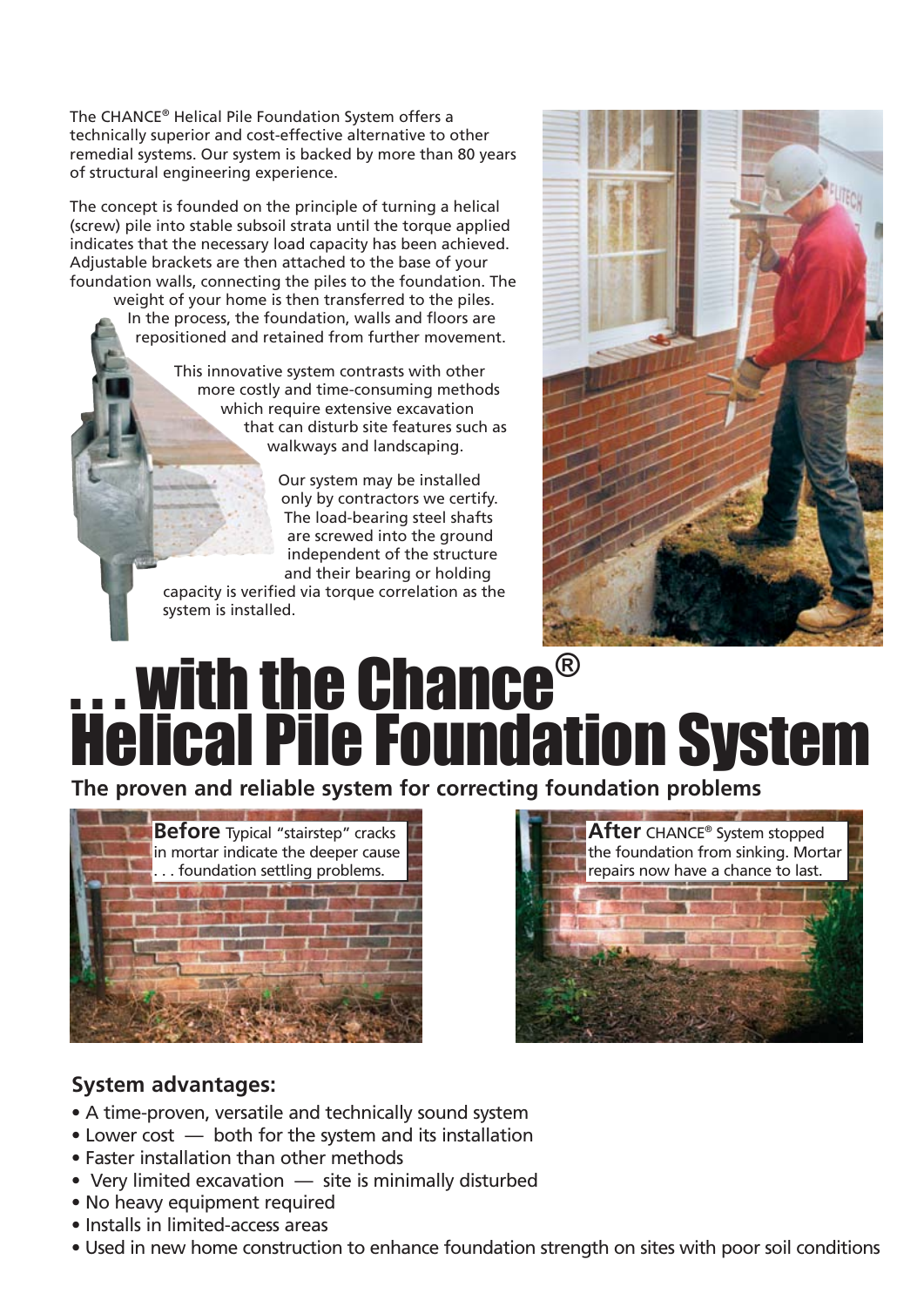# **Installation** procedure for the Chance® Helical Pile Foundation System

When you select the Chance Helical Pile Foundation System to remedy your foundation problems, a dealer trained and certified by Chance Civil Construction will visit to inspect your home and foundation to determine repair options. The dealer will prepare a plan of repair based on your home's damage and weight and local soil conditions. The plan of repair will address the size, location and load requirement for each helical pile. Then the dealer will give you a price quotation and time estimate for the Helical Pile Foundation System installation.



**To match individual requirements, helical piles and brackets are selected and spaced at proper intervals to support the loads specific to each home.**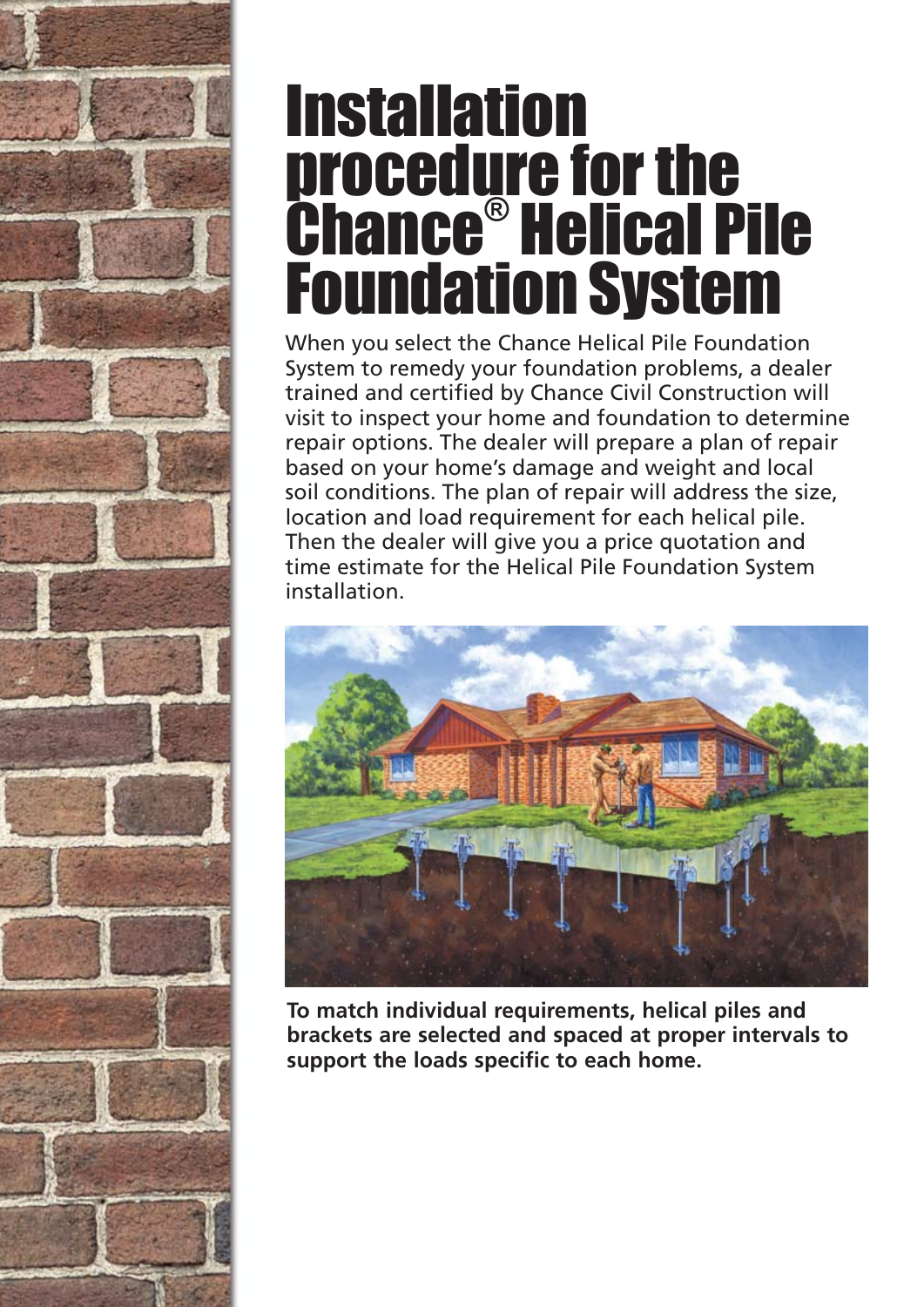Following the plan of repair, the contractor will excavate down to the footing at each helical pile location. A notch will be chipped out of the footing to accommodate a support bracket. A high-torque hydraulic drive head will screw the helical piles into stable subsoil until the prescribed depth is reached. A steel L-shaped bracket placed on top of each helical pile shaft will connect to the base of the foundation wall. The weight of your house then will be transferred to the Helical Pile Foundation System by an established procedure of hydraulic jacking and adjustment of the brackets. Finally, all excavation will be backfilled.



Chipping notch out of foundation footing for bracket attachment





Helical pile shafts are cut off, then brackets are attached.

Helical pile installation by hydraulic driver



Hydraulic jack pushes down on helical pile shaft and up on foundation held in bracket. After jacking, nuts on top of T-pipe secure the load. Then, jack and plate above are removed to complete installation.



Completed helical pile and bracket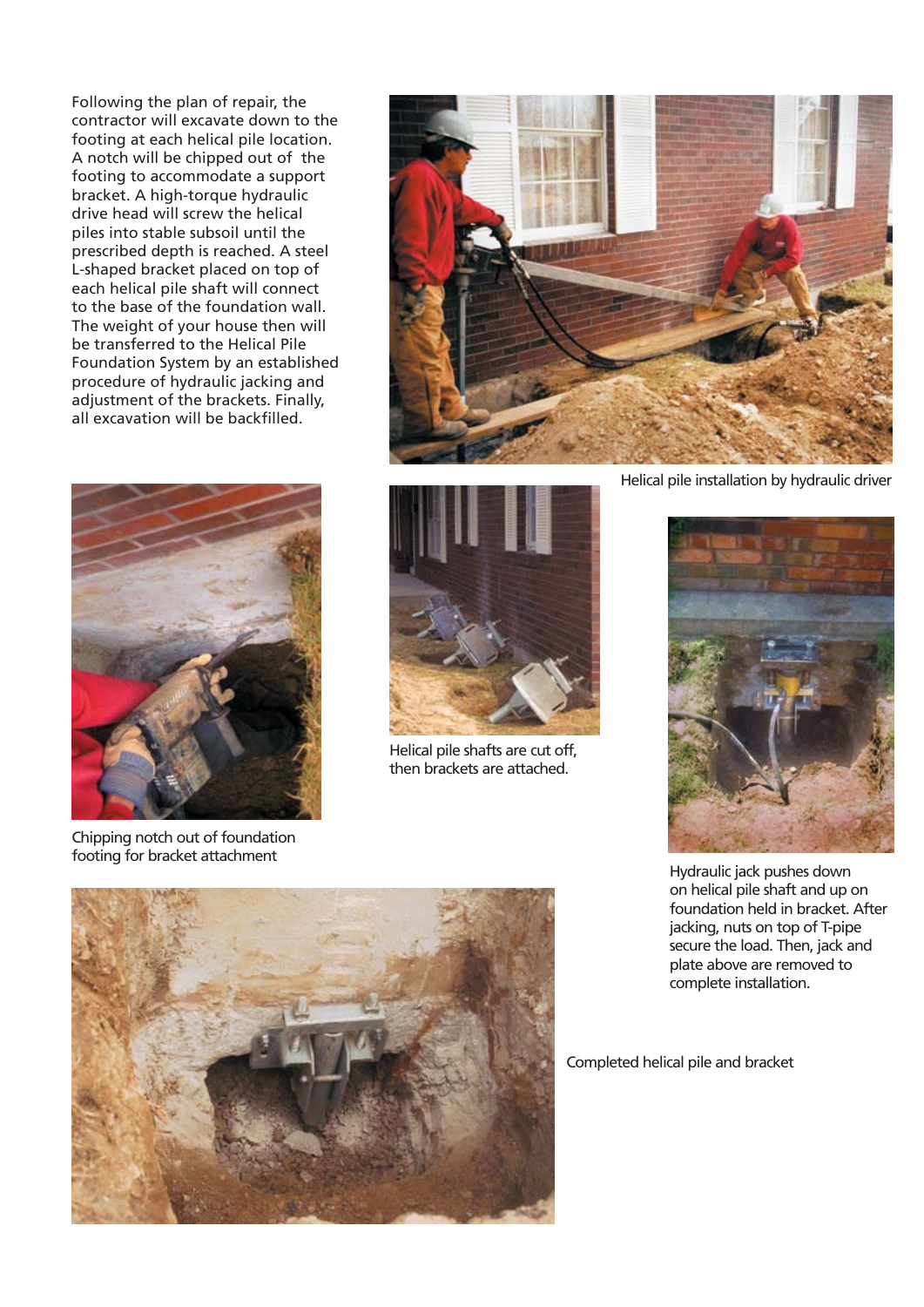

# **Hardware for the** Chance® Helical Pile Foundation System

Power-installed helical piles have proven to be a reliable and economical advancement in foundation technology. The Chance Helical Pile Foundation System hardware is available in a wide range of sizes to meet many project applications.

The system components include solid-steel square shafts or round pipe shafts to most economically meet any design-load requirement. The standard underpinning bracket typically comes complete with the hardware required for assembly to the helical pile shaft. The lifting assembly, consisting of the underpinning bracket and jacking tool, is designed to lift with hydraulic jack assistance.

Hardware is also available for specialized applications, such as the Uplift bracket for seismic conditions, as well as a variety of extensions, adapters, wall anchor kits and slab-repair brackets.

Applied in multiple locations along the foundation to stabilize and correct problems caused by poor soil conditions. **Standard Duty Bracket**

> For seismic uplift loads, the Uplift Restraint Bracket may be added.

## **Light Duty Bracket**

Primarily for correcting sagging lesser loads, affordable "quick fix" outlasts the porches, stairways, decks and patios it repairs.

**All components are hot-dip galvanized to increase product life in aggressive soils.**

Chance also offers such unique product resources as:

- **• Training and field supervision of certified installers**
- **• Geotechnical engineering guidance for any job**
- **• Computer-assisted design capability through interactive software programs and a field manual bringing design theory to practical field application**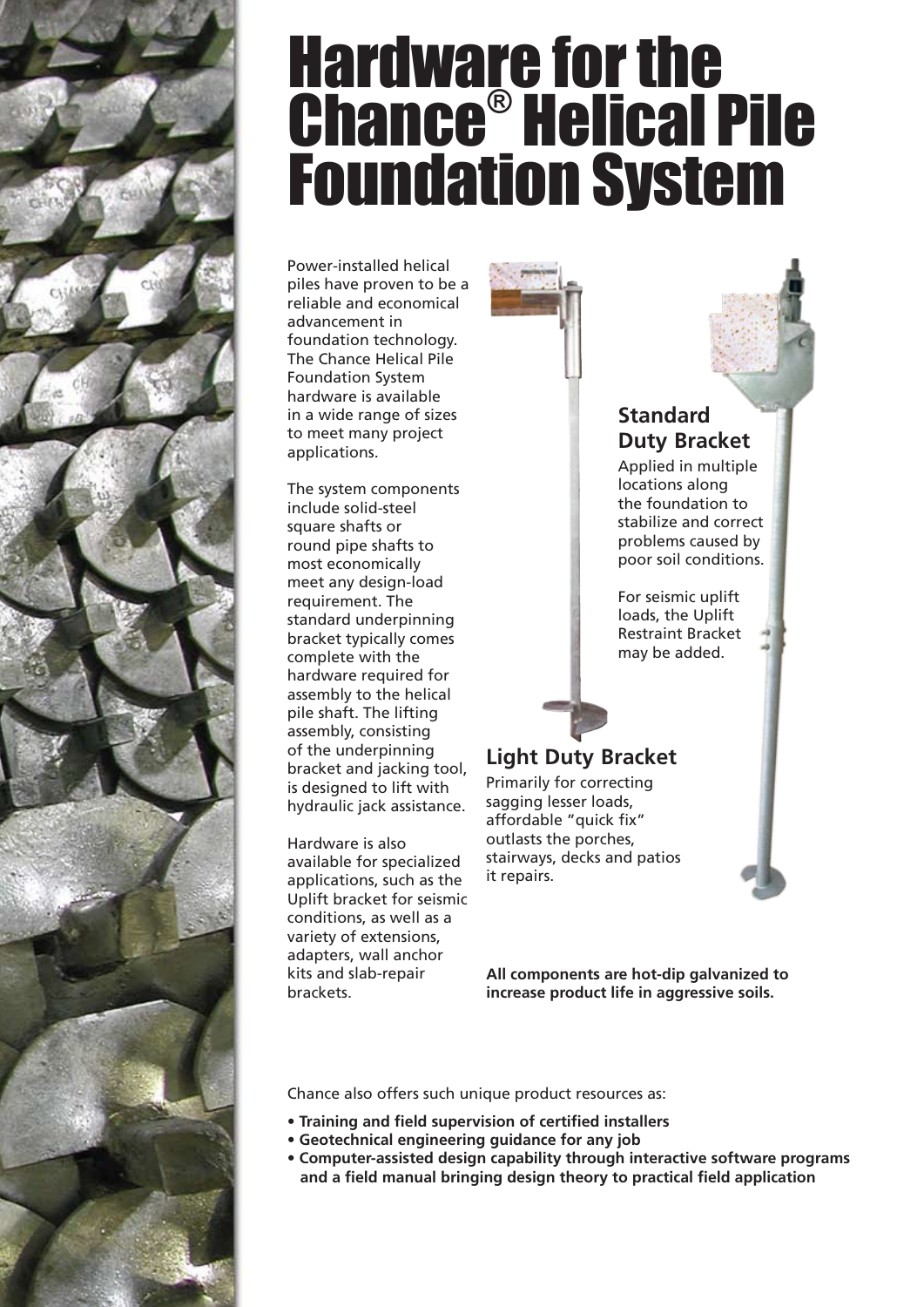







### **Uplift Restraint Bracket**

For seismic conditions and to resist other upward forces. Shown as applied, assembled to top of Standard-Duty Bracket.

For stabilizing uneven or damaged floors. Bolt adjusts through cap fitting on top of anchor so channel lifts floor.

## **New Construction**

**Slab Bracket** For support of new structures.<br>
Placed on foundation anchors installed between footing forms and tied to reinforcing bars before pouring concrete. **Bracket**<br>For support of new structures.

## **Wall Anchors**

To restrain movement in foundation walls.

Through a hole drilled in wall, a rod threads into an anchor plate installed into the soil bank. A ribbed retainer plate and a nut secure the rod inside the wall. Either of two methods may be used to stabilize, or often to straighten, failing walls.



**Dura-Grip® Wall Repair System cross plate anchors tieback retaining and foundation walls.** **At left, screw anchors tieback retaining and foundation walls.**